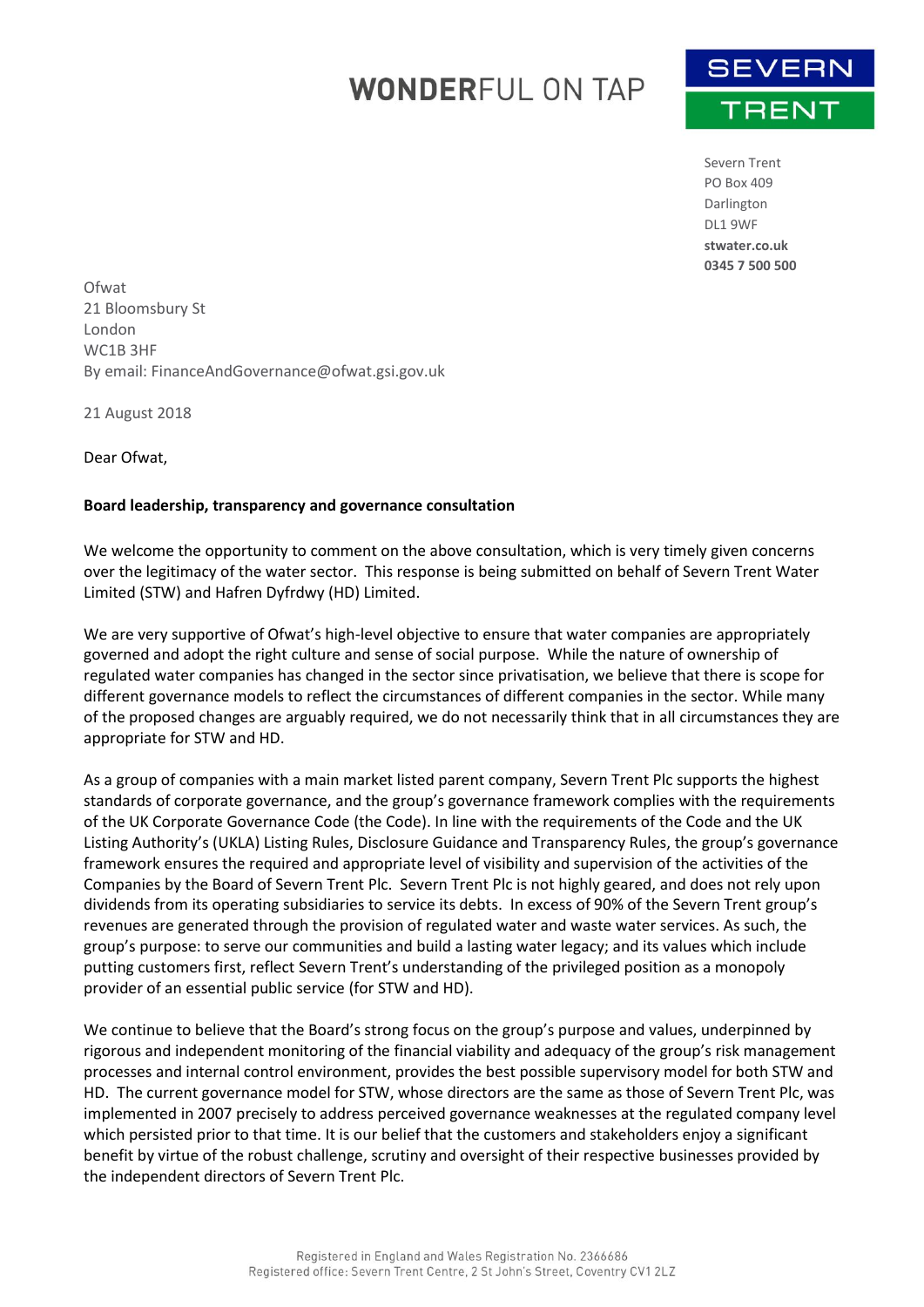We have provided answers to the specific questions in the attached annex. Should you require any further information please do not hesitate to contact me.

Yours sincerely,



**Director Strategy and Regulation**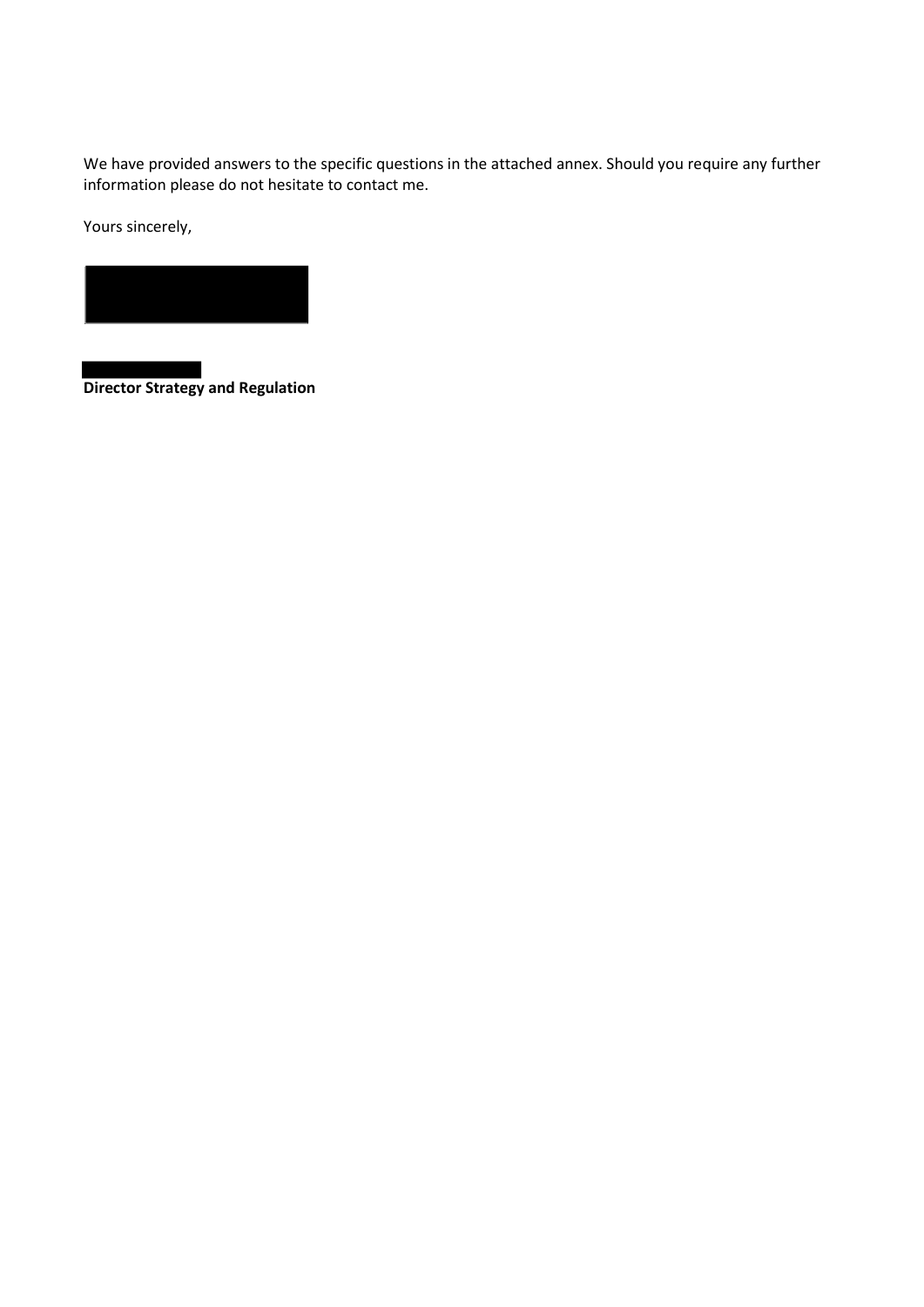#### **Annex to Board leadership, transparency and governance consultation**

## **Q1: Do you agree with the objectives for the principles we have set out (in Table 1 of this chapter)?**

We support Ofwat's high-level objective to ensure that water companies are appropriately governed in the interests of their customers and other stakeholders.

## **Q2: Do you agree with the aim of setting principles that enable autonomy and flexibility for companies to deliver the highest standards of accountability and responsibility for their behaviour and outcomes, reflecting their own circumstances?**

We support Ofwat's high-level objectives. However, we do not believe that there is a single governance model which meets the circumstances of all companies in the sector. As such, the principles should allow sufficient flexibility for companies with an appropriate control environment and governance to determine suitable arrangements which meet Ofwat's high-level objectives as well as reflecting their own circumstances.

For a regulated company which is a subsidiary of another company, it may be desirable or beneficial for its governance arrangements to draw upon the resources and experience of its parent. In particular, where the provision of regulated activities by a subsidiary of a listed company represents a substantial majority (say in excess of 80%) of the overall group's business activities, the parent company's own governance arrangements are likely to be aligned with Ofwat's objective to ensure that water companies are appropriately governed in the interests of their customers and other stakeholders.

# **Q3: Do you agree that if companies are unable (exceptionally) to comply with specific principles, they should explain very clearly how their approach meets the spirit of the principles?**

We agree that companies should continue to be able to comply with the spirit, if not the letter, of the principles, subject to explaining how their own approach to governance provides adequate direction and control of the company in the interests of customers and other stakeholders.

## **Q4: Do you agree with our proposed principle for purpose, values and culture?**

In a listed group of companies, it is appropriate and advantageous for the high level purpose, strategy, values and culture of the regulated company to be aligned and consistent with those of its parent and sister companies. There are policies, systems and controls which apply throughout the group to ensure high standards of business conduct and ethics, risk management, financial control and bribery and fraud prevention which need to be applied consistently from the top down. It would be inappropriate for the board of a listed parent company not to have control of, or influence over, such matters as required by, among other things, the UKLA's Disclosure Guidance and Transparency Rules<sup>1</sup>.

## **Q5: Do you agree with our proposed board leadership and transparency principle?**

In a listed group of companies, it is appropriate for remuneration policy to operate at the parent company level, particularly for executive directors who are also directors of the regulated company. It is a legal requirement<sup>2</sup> for the remuneration of such directors to be determined by the board or remuneration committee of the parent company.

 $\overline{a}$ 

<sup>1</sup> <https://www.handbook.fca.org.uk/handbook/DTR/7/1.html>

<sup>&</sup>lt;sup>2</sup> The Large and Medium-sized Companies and Groups (Accounts and Reports) (Amendment) Regulations 2013:<http://www.legislation.gov.uk/uksi/2013/1981/schedule/made>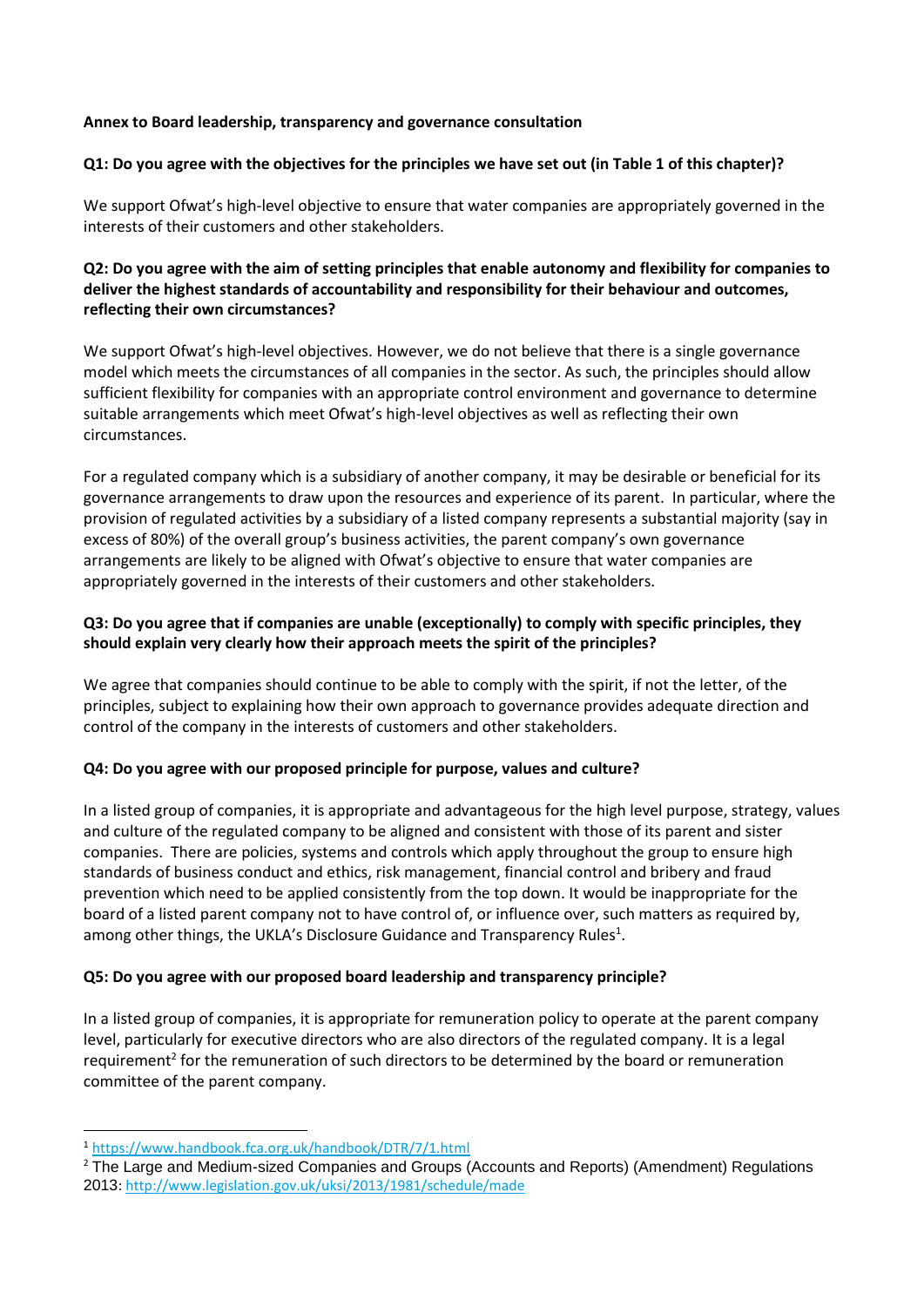Executive directors and senior managers of the regulated company may also not be directly employed by that company (as is the case for HD). As such, whilst it will be appropriate for them to have short and longterm performance targets linked to delivering for customers of the regulated entity, determination of the targets and assessment of performance should be done by the Remuneration Committee of the parent company, taking into account the views of the regulated company's board as well as the executives' other duties. Pay policy reporting by regulated companies will need to reflect these nuances. The group's remuneration policy and remuneration arrangements are fully and transparently disclosed in the Remuneration Committee report contained within the Severn Trent Plc Annual Report and Accounts.

In respect of risk management, STW and HD currently report the key risks to the future success of their businesses. However, Group's Audit Committee currently plays a critical, mandatory role in overseeing the financial viability and effectiveness of STW and HD internal control and risk management frameworks, and this must be allowed to continue.

Regarding the reporting of the Board's activities, we note Ofwat's recommendation that the Companies report, where relevant, votes cast at Board meetings. Both STW and HD will need to report in future on how their Boards have had regard to the matters in s.172 Companies Act 2006 when fulfilling their duties, and should report on the issues, factors and stakeholders the directors consider relevant in complying with that section. The disclosures will however, only be in relation to matters of strategic importance to STW and HD, and will not be a disclosure of specific decisions taken by the Boards or how individual directors' votes have been cast. We believe that this level of disclosure is appropriate to give the customers and stakeholders of both companies an understanding of how their respective interests are taken into consideration in the Boards' decision making, and expect that the specific disclosure of votes cast by directors would only ever need to be made in exceptional circumstances.

# **Q6: Do you agree with our proposed principle for the stand-alone regulated company?**

As a main market listed company, Severn Trent Plc is bound to comply with the requirements of the UK Corporate Governance Code and the UKLA's Listing Rules, Disclosure Guidance and Transparency Rules. These require, among other things, that the Severn Trent Group's governance framework ensures an appropriate level of visibility and supervision of the activities of both companies by the Board of Severn Trent Plc. We believe that this arrangement is beneficial to both STW and HD for the reasons set out above. Further, in excess of 90% of the Severn Trent group's revenues are generated through the provision of regulated water and waste water services by the STW and HD. As such, the group's purpose: *to serve our communities and build a lasting water legacy*; and its values which include p*utting customers first*, reflect Severn Trent's understanding of the privileged position as a monopoly provider of an essential public service (for STW and HD).

Furthermore, executive directors of STW and HD and other senior managers who have accountability for the regulated entity's performance may be employed by another group company or have other duties in respect of other group companies. As such, matters relating to the appointment, remuneration and succession of executive directors and senior management may be more properly decided upon at parent company level, taking into account the views of the STW and HD Boards.

In a listed company, the Audit Committee is required<sup>3</sup> to oversee the group's systems of risk management and internal control, as well as to ensure the integrity of the group's financial reporting. Whilst it is wholly appropriate that the regulated entity's Board should be accountable for delivery of that company's strategy, it would not be appropriate for the listed parent company's Board to have no locus with respect to the regulated company's activities.

<sup>3</sup> <https://www.handbook.fca.org.uk/handbook/DTR/7/1.html>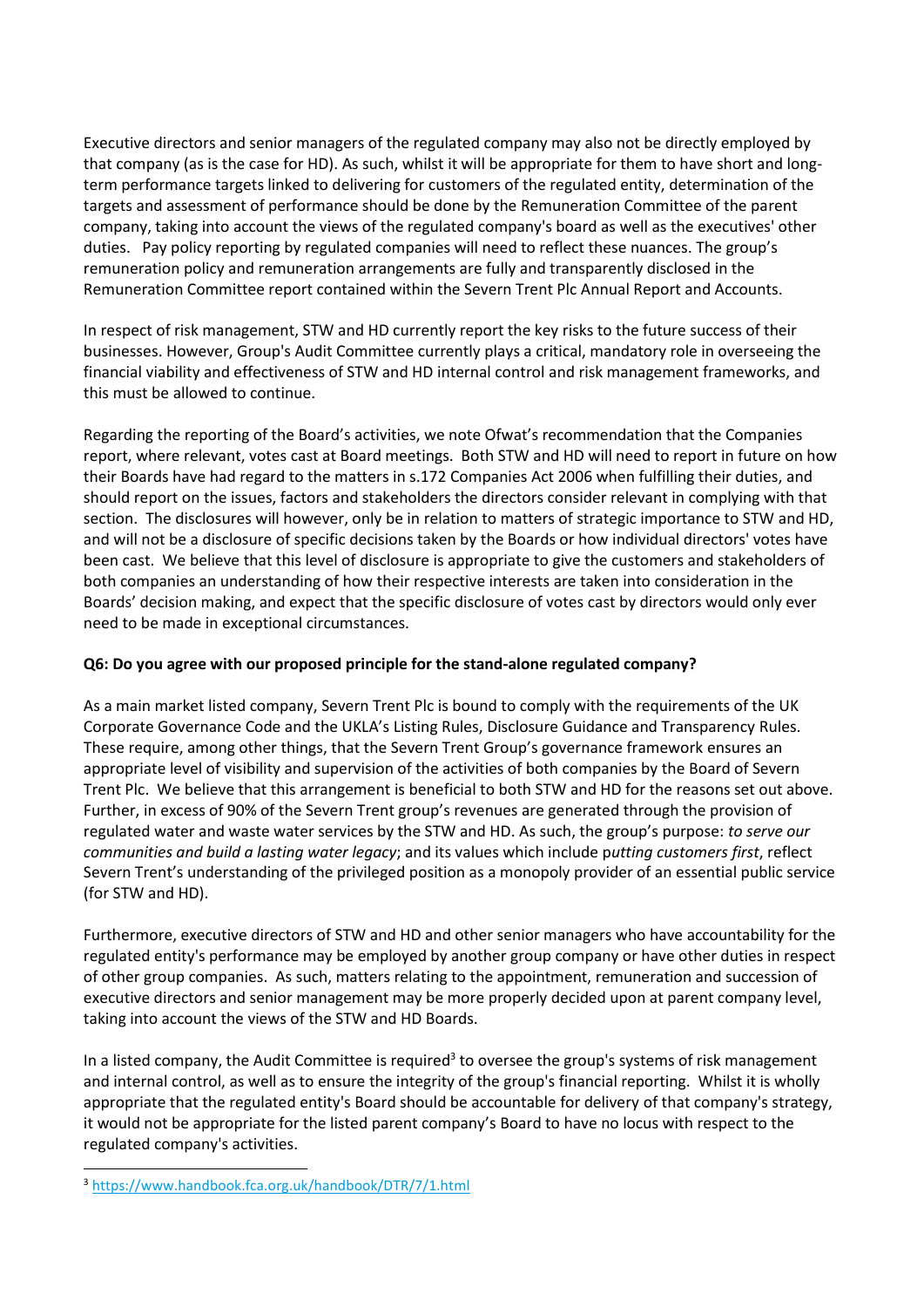Ofwat's sub-principle that the board of the regulated company should identify and eliminate any conflicts of interest and ensure that the influence of third parties does not compromise or override independent judgement. Notwithstanding that directors of STW are also directors of Severn Trent Plc, the directors of STW and HD are bound by company law duties to avoid conflicts of interests and exercise independent judgment at all times when acting in their capacity as directors of STW and HD. The Boards follow well established formal procedures in line with the requirements of s.175 and s.177 Companies Act 2006 to declare and consider potential and actual conflicts of interest at the beginning of every meeting.

# **Q7: Do you agree with our proposed board effectiveness principle?**

We agree that Boards should have the appropriate balance of skills, experience, independence and knowledge of the company to be fully effective. We do not believe that a director's independence is automatically compromised by virtue of his or her other directorships in the Group, for the reasons stated above.

In line with corporate governance best practice, the Severn Trent Charter of Expectations and Role Profiles<sup>4</sup> sets out clearly the defined roles of the Chairman, Chief Executive, Chief Financial Officer, Senior Independent Director and Non-Executive Directors, as well as the operation of the Boards. In accordance with the Code, it sets out a clear division of responsibilities between the roles of Chairman and Chief Executive.

The Charter of Expectations is used to assist in the ongoing assessment of the effectiveness of the Boards and that of individual Directors.

Regarding the effectiveness of Board committees, see the comments made in response to question 6.

# **Q8: Do you think that the requirement for an independent chair should be a stand-alone licence obligation or should we allow some flexibility? If the latter, what mitigations would be appropriate where a company does not have an independent chair?**

While we support the general intent in relation to Board effectiveness, we do not support the proposal for an independent chair to be a stand-alone licence obligation. In common with all the principles, we believe that companies should continue to be able to comply with the spirit, if not the letter, of the principles, subject to explaining how their own approach to governance provides adequate direction and control of the company in the interests of customers and other stakeholders. The latest version of the Code provides that a chairman need only be independent on appointment.

Appropriate mitigations are discussed above in respect of board effectiveness.

 $\overline{a}$ 

# **Q9: Overall, how well do the proposed principles meet the aim of enabling autonomy and flexibility for companies to deliver the highest standards of accountability and responsibility for their behaviour and outcomes, reflecting their own circumstances (rather than setting overly prescriptive rules)?**

As described above, we believe that by being overly prescriptive the proposed principles would, in certain circumstances, limit the ability for STW and HD to deliver the highest standards of accountability, responsibility and oversight for their behaviours and outcomes. We continue to believe that regulated companies should be able to comply with the spirit, if not the letter, of the principles, subject to explaining

<sup>4</sup> https://www.severntrent.com/content/dam/stw/ST\_Corporate/About\_us/corporate-governance-docs/Charter-of-Expectations-24.03.17.pdf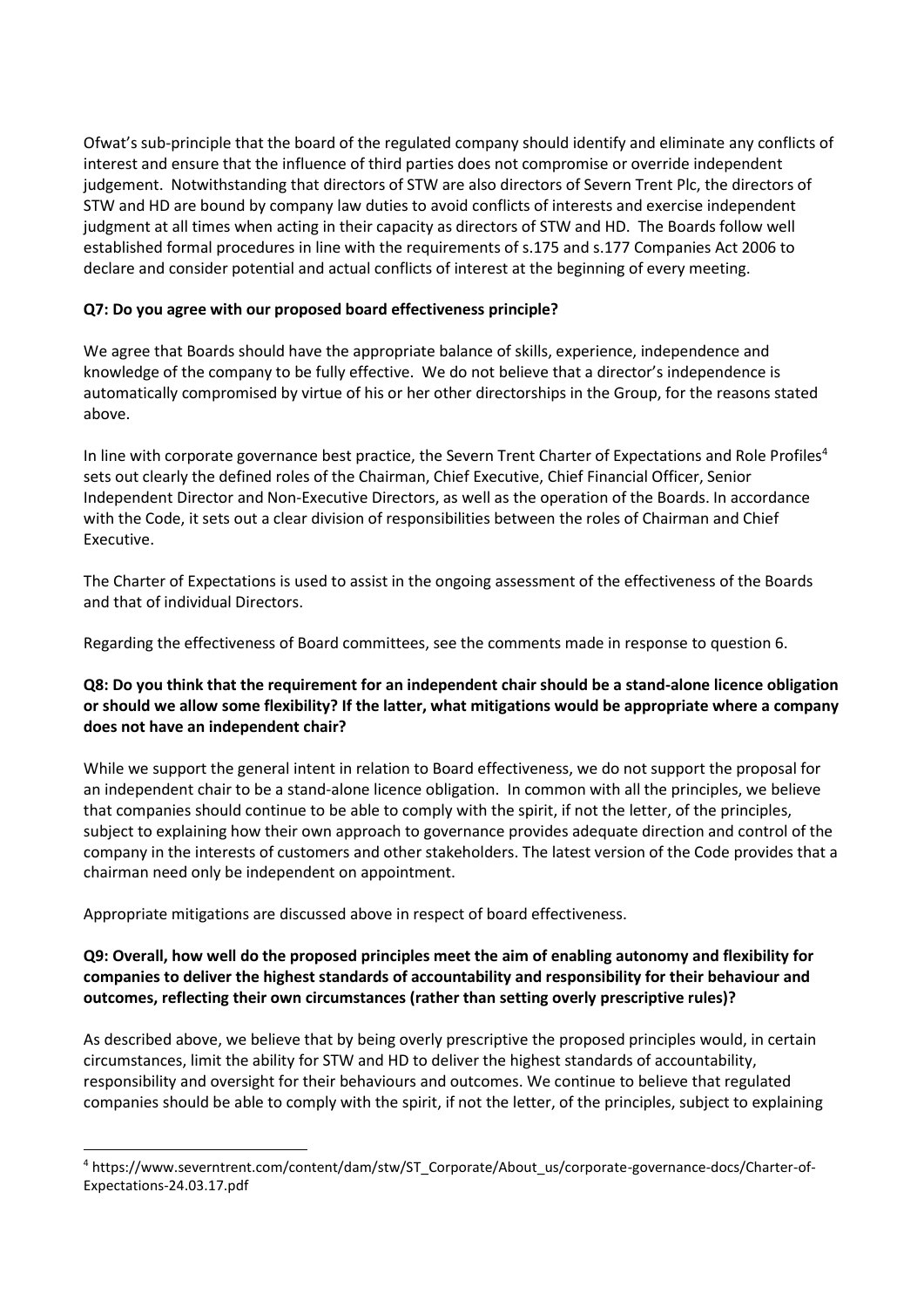how their own approach to governance provides adequate direction and control in the interests of customers and other stakeholders.

#### **Q10: Do you agree with our proposal to insert a requirement in companies' licences that they must meet the principles?**

We support the proposal to insert a requirement into companies' licences that they must aspire to meet the principles, subject to being able to explain circumstances in which it is not possible or desirable to comply with the strict letter of the principles and explaining how their own approach to governance provides adequate direction and control of the company in the interests of customers and other stakeholders.

#### **Q11: Do you agree with our proposal for an appeal mechanism and a change process in the proposed licence condition to meet the principles?**

We agree with this proposal.

#### **Q12: Are there specific instances where individual companies' licence conditions might conflict or overlap with the revised principles?**

The current governance model for STW, whose directors are the same as those of Severn Trent Plc, was implemented in 2007 by agreement with Ofwat. We would expect that this arrangement will be allowed to continue to operate, subject to STW continuing to report on its current governance arrangements and how its approach to governance provides adequate direction and control in the interests of its customers and other stakeholders.

## **Q13: Do you agree that we should insert a requirement in companies' licences that independent nonexecutive directors should be the single largest group?**

Subject to our answer to question 10, we do not support the proposal for prescriptive, stand-alone licence obligations which would inhibit a company's ability to explain circumstances in which it is not possible or desirable to comply with the strict letter of the principles and explaining how their own approach to governance provides adequate direction and control of the company in the interests of customers and other stakeholders.

## **Q14: Do you agree with our proposal to use the criteria for independence as set out in the UK Corporate Governance Code? Do you think that there are any merits in instead setting out an alternative approach whereby we would insert criteria for independence in the licence?**

We are supportive of an alternative approach, which preserves the arrangement currently applied by STW and which recognises the processes and procedures discussed above which safeguard the non-executive directors' objectivity in respect of both STW and HD. We believe that the application of the independence definition in the UK Corporate Governance Code to directors of a regulated subsidiary would not be appropriate or advantageous, provided the appropriate mitigations are in place as described in our answer to question 6.

## **Q15: What are your views on the merits of going further than our proposal and instead requiring that independent non-executive directors to be the majority on the board? If we take this approach, should this be a sub-principle or licence requirement?**